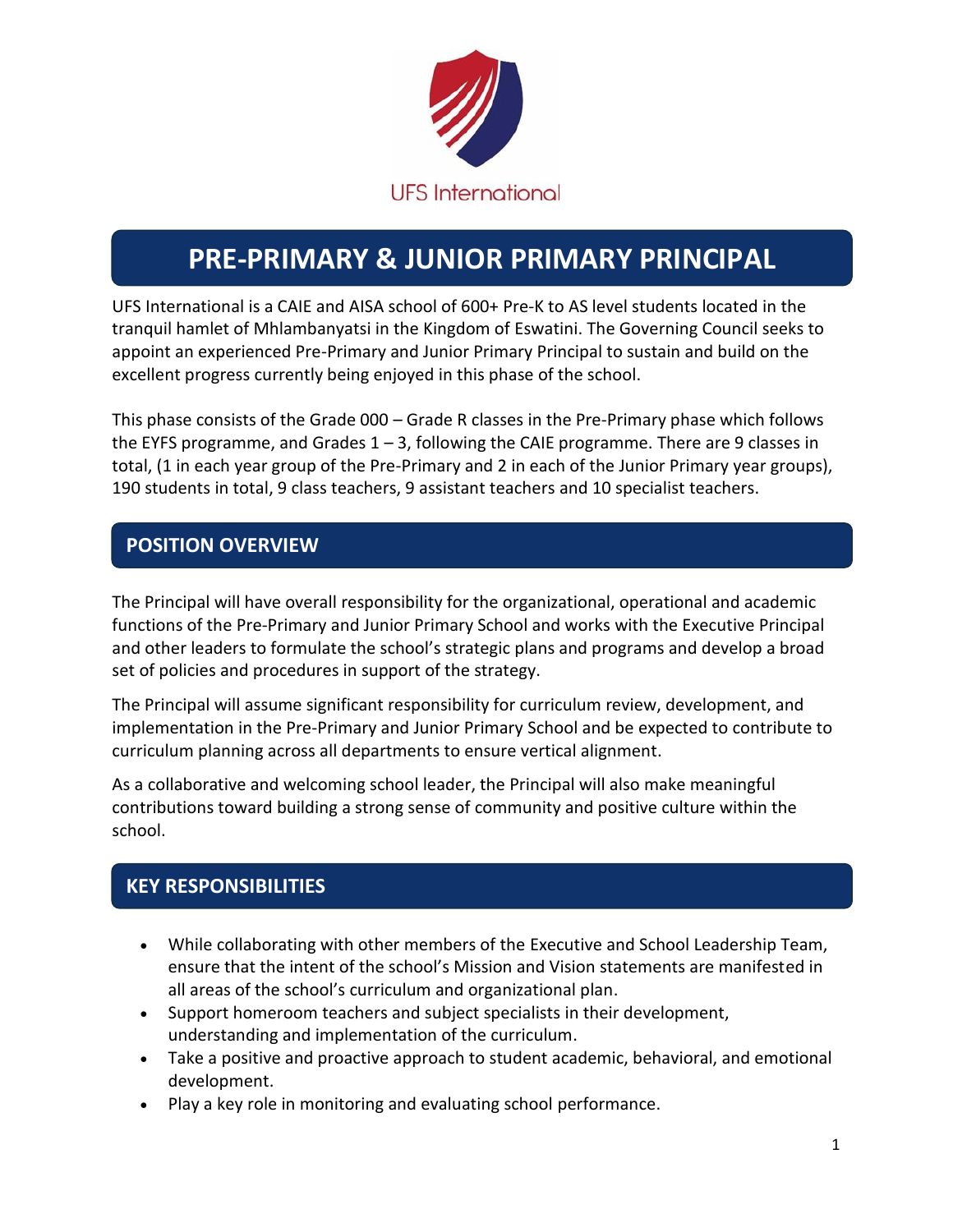- Have oversight of and responsibility for the JP Extra Curricular Programme.
- Develop timetables, schedules and procedures/protocols to ensure the effective delivery of the educational programme.
- Assist in the development and administration of policies dealing with discipline, conduct, and attendance.
- Review professional growth plans and conduct teacher evaluations as required.
- Identify teacher training needs and plan and deliver professional development activities in accordance with the school's curriculum plan and pedagogical and assessment frameworks.
- Oversee assessment and reporting procedures and proof and edit reports as required.
- Assist with the procurement of equipment and resources for the program.
- Coordinate Open Days, Admissions & School Readiness Testing.
- Assist with the development of the orientation programme for new and returning faculty.
- Assist with the recruitment of faculty as required.
- Provide expertise and guidance on pastoral care, behaviour management and discipline of students.
- Lead on child-safeguarding in this phase.
- Perform other duties as assigned by the Executive Principal.

#### **PERSON SPECIFICATION**

- A degree in education is essential. A higher degree or leadership qualification is preferred.
- An experienced school leader with at least 15 years' teaching experience and 5 years' experience as a lower elementary school leader of an accredited independent or international school.
- A thorough knowledge of EYFS and CAIE programmes, Global Citizenship Education, the intelligent use of ICT to augment teaching and learning and a concise view on what an effective Pre-Primary and Junior Primary education entails is essential.
- The ability to lead and work collaboratively with the team of teachers, administrators and other school personnel.
- A strong and outgoing personal presence.
- Proven commitment to a well-balanced, rigorous and supportive program that focuses on the whole child.
- Strong communication skills, with the ability to reach out to diverse and numerous constituencies.
- The flexibility to learn and adapt to new cultures and situation.